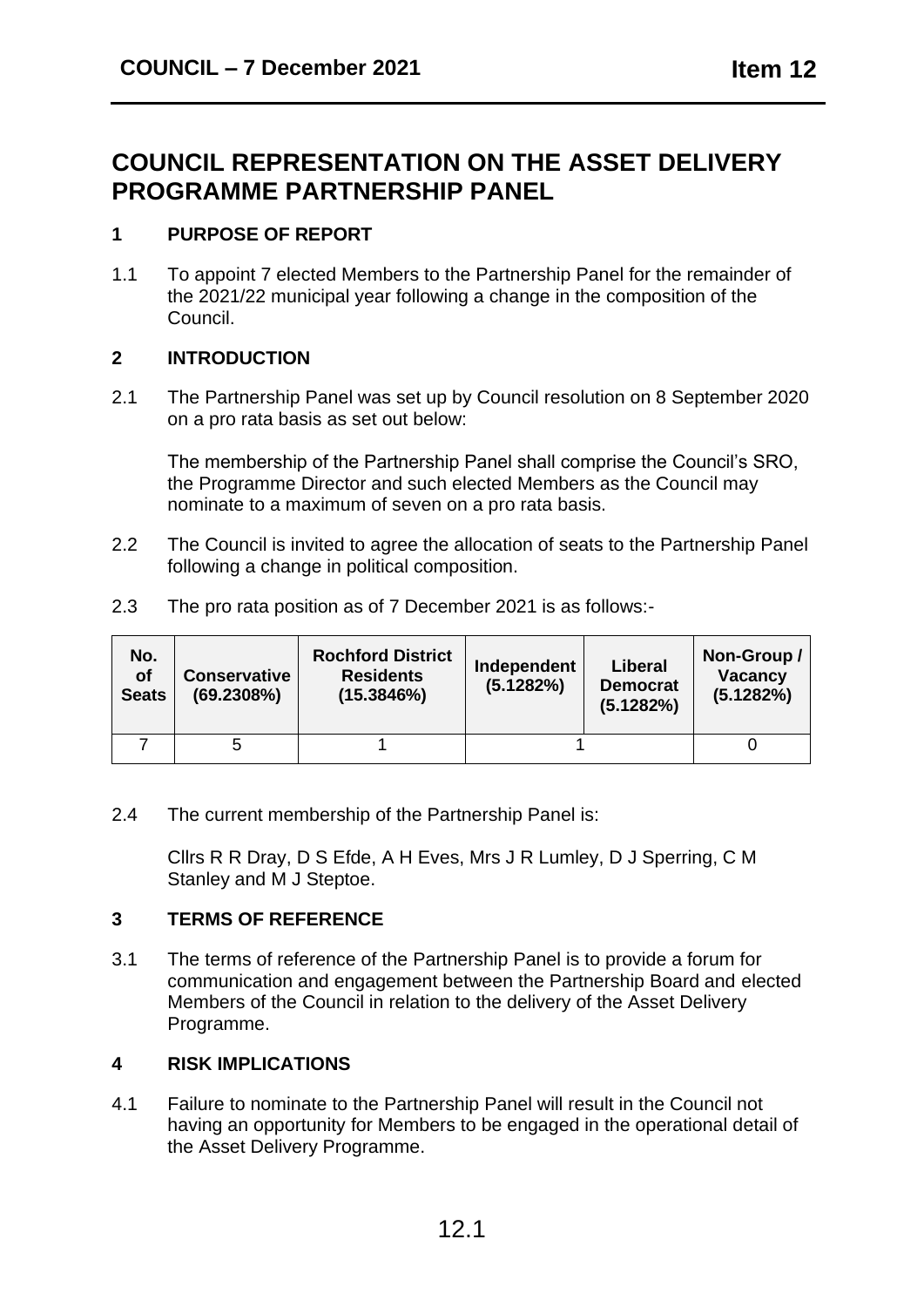#### **5 RESOURCE IMPLICATIONS**

5.1 There are no resource implications directly arising from this report.

#### **6 LEGAL IMPLICATIONS**

- 6.1 Part 1, Section 15 (5) of the Local Government and Housing Act 1989, which is entitled *Political balance on committees etc*, states that it is the duty of the local authority to adhere to the following principles:
	- *(a) That not all the seats on the body are allocated to the same political group;*
	- *(b) that the majority of seats on the body is allocated to a particular political group if the number of persons belonging to that group is a majority of the authority's membership;*
	- *(c) subject to paragraphs (a) and (b) above, that the number of seats on the ordinary committees of a relevant authority which are allocated to each political group bears the same proportion to the total of all the seats on the ordinary committees of that authority as is borne by the number of members of that group to the membership of the authority; and*
	- *(d) subject to paragraphs (a) to (c) above, that the number of the seats on the body which are allocated to each political group bears the same proportion to the number of all the seats on that body as is borne by the number of members of that group to the membership of the authority.*
- 6.2 As stated in paragraph 2.1 above, Council determined on 8 September 2020 that the membership of the Panel should be determined in accordance with pro rata rules.

### **7 EQUALITY AND DIVERSITY IMPLICATIONS**

7.1 An Equality Impact Assessment has been completed and found there to be no impacts (either positive or negative) on protected groups, as defined under the Equality Act 2010.

#### **8 RECOMMENDATION**

8.1 It is proposed that Council **RESOLVES**

To appoint seven Members to the Partnership Panel.